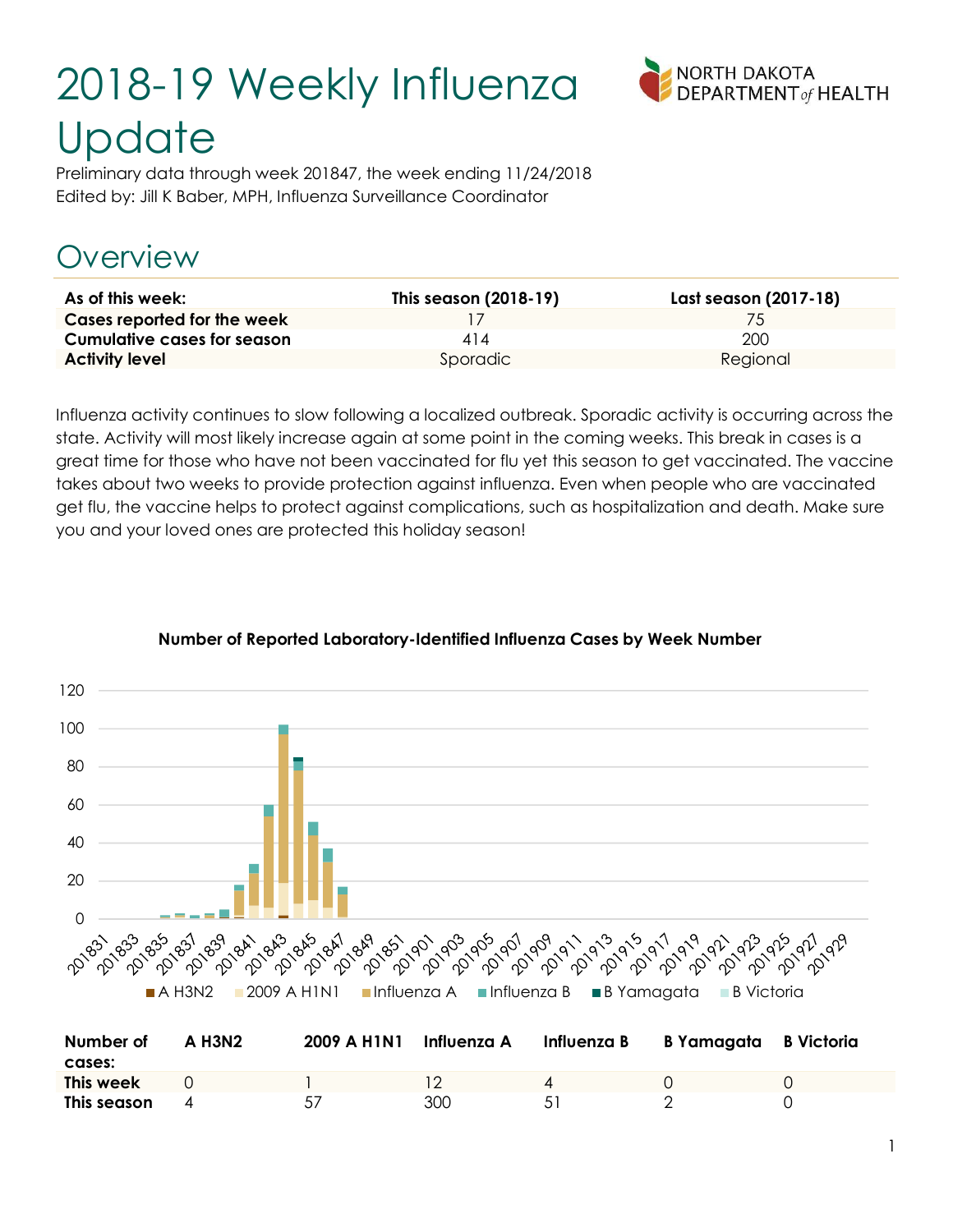Laboratory-confirmed influenza is a reportable disease in North Dakota. Influenza "cases" include people that have tested positive for influenza in a healthcare setting. It does not include people with influenza who did not seek healthcare, or who were diagnosed without a lab test, which is common. The true number of people with influenza in North Dakota is underrepresented, but case data allows us to see where and in what populations influenza is circulating. It also provides context regarding how the current season compares with previous seasons. Find more information about cases on www.ndflu.com.



### Case Demographics

#### Cases by County

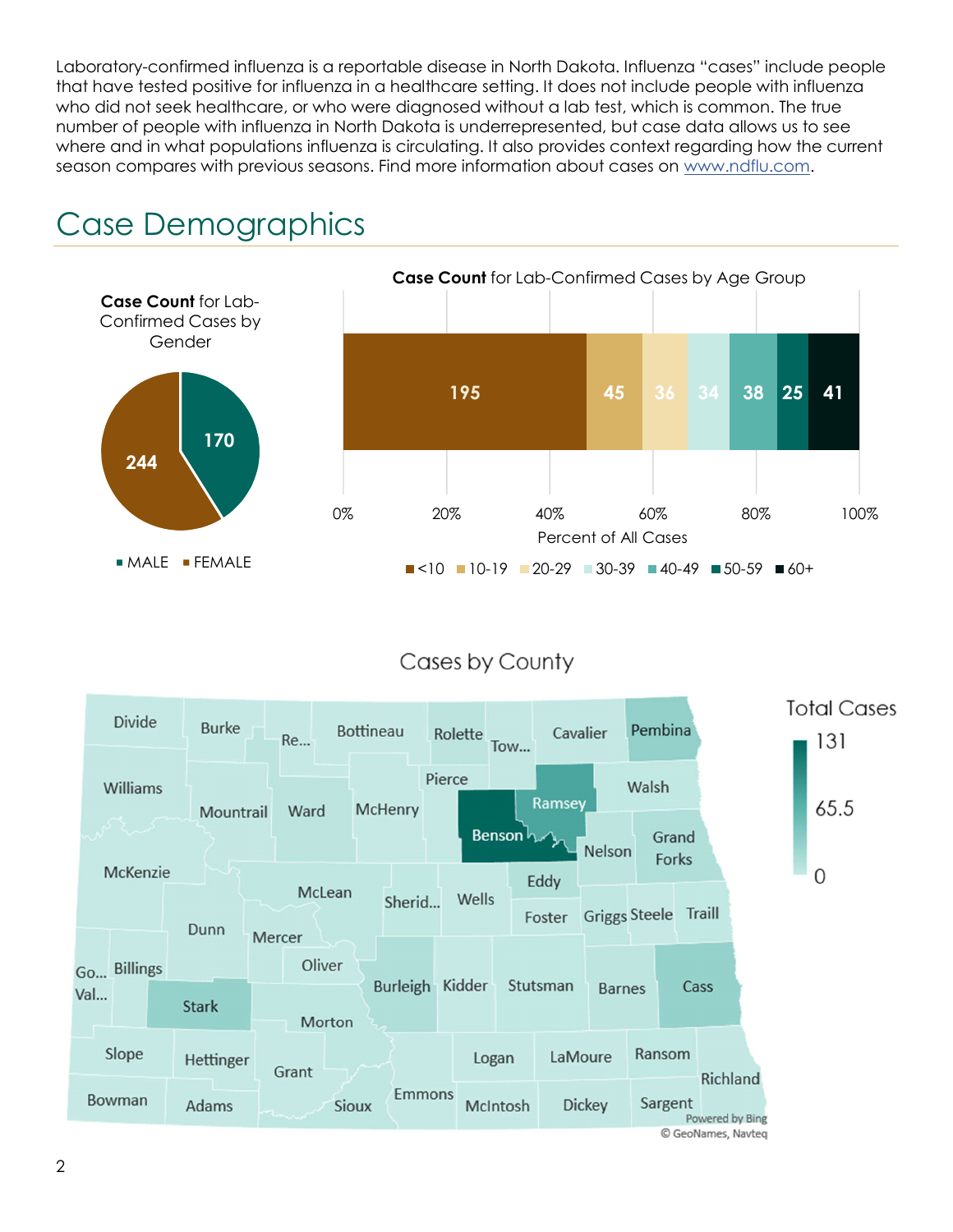## **Outbreaks**

During the influenza season, influenza outbreaks are common anywhere people gather, including schools, child care centers, and health care facilities. Outbreaks of influenza or influenza-like illness may be reported to the NDDoH. The following outbreaks have been reported this season:

| Setting                                               | <b>Number of outbreaks</b> | Identified pathogens                                             |
|-------------------------------------------------------|----------------------------|------------------------------------------------------------------|
| Long Term Care, Basic Care,<br><b>Assisted Living</b> | 3                          | 1 flu A/flu B; 1 rhinovirus/Haemophilus<br>influenzae; 1 unknown |
| <b>Schools</b>                                        | $\Box$                     |                                                                  |
| <b>Child Care Centers</b>                             |                            | influenza A                                                      |

### Surveillance Programs

In addition to case reporting, the NDDoH uses a variety information sources to fully describe of what is happening during the influenza season.

#### **Hospitalizations**

This season, the NDDoH has introduced a new influenza hospitalization surveillance program. Select North Dakota hospitals report the number influenza-related hospitalizations weekly to the NDDoH. Because this surveillance methodology is new, hospitalization numbers this year may not be comparable to previous years.





Total number of deaths for the season:

Pneumonia 121 Influenza 2

### **Deaths**

Data on pneumonia and influenza deaths is obtained from Vital Records and based on the cause of death listed on the death certificate.

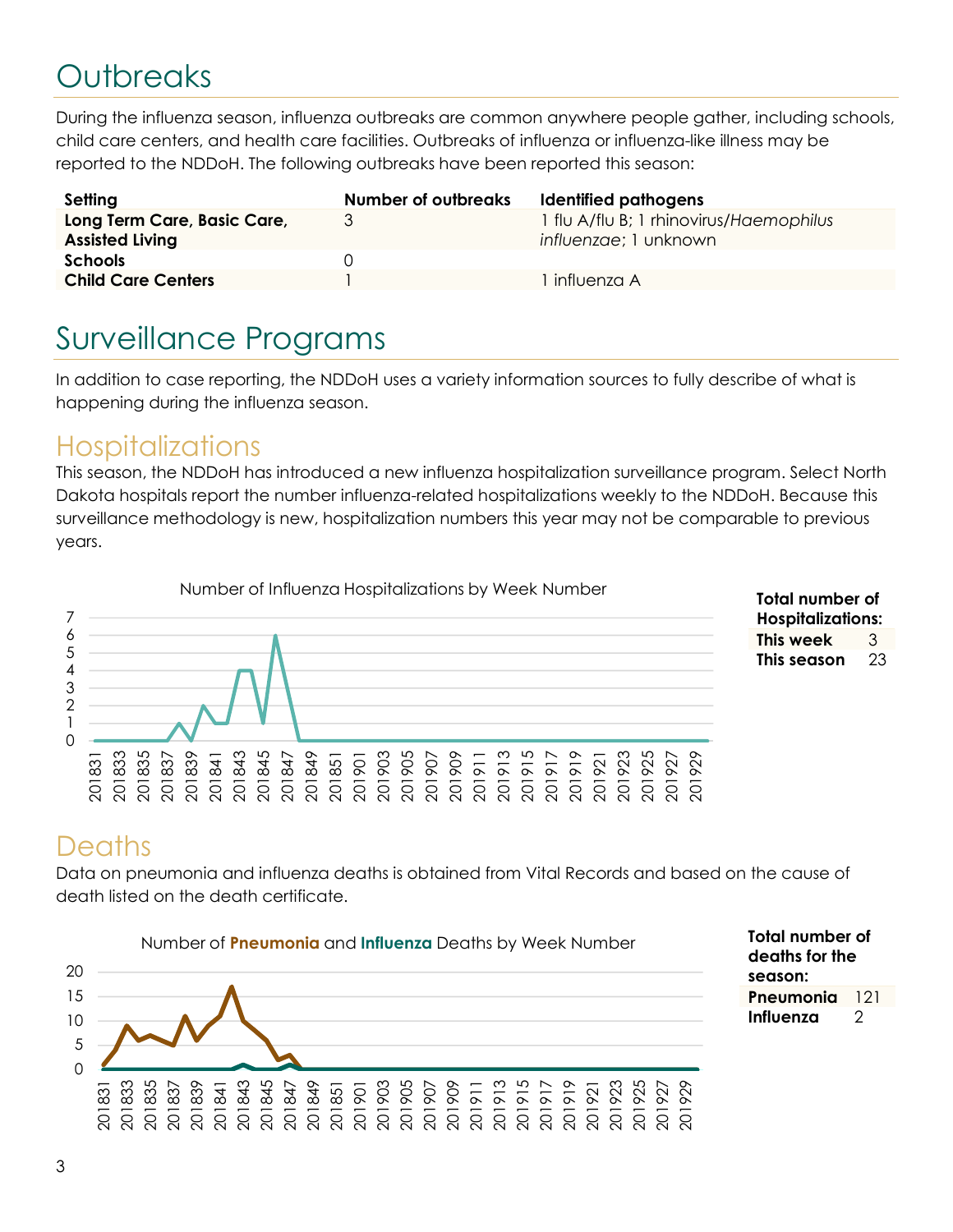### Outpatient Influenza-like Illness

The NDDoH participates in the national U.S. Outpatient Influenza-like Illness Surveillance Network (ILINet). Data from participating outpatient providers in North Dakota are pooled to create a state-wide estimate for the weekly percent of healthcare visits due to influenza-like illness (ILI). Patients presenting with a fever of 100ºF or greater and a cough and/or sore throat are considered to have ILI. For more information on state and national ILINet data, see FluView Interactive.



**201845** 0.82% 9 5 8 4 3 3518 **201846** 1.16% 9 14 10 4 1 3270 201847 0.59% 3 7 5 2 1 3050

Percent of Outpatient Visits Due to Influenza-like Illness by Week, Current and Previous Season

## Sentinel Laboratory Data

The NDDoH receives influenza and RSV testing data from participating sentinel laboratories across the state. The total number of positive tests and the total number of tests conducted are reported and used to create a state-wide percent positivity statistic. For influenza, percent positivity of 10% or greater indicates "season level" influenza activity.

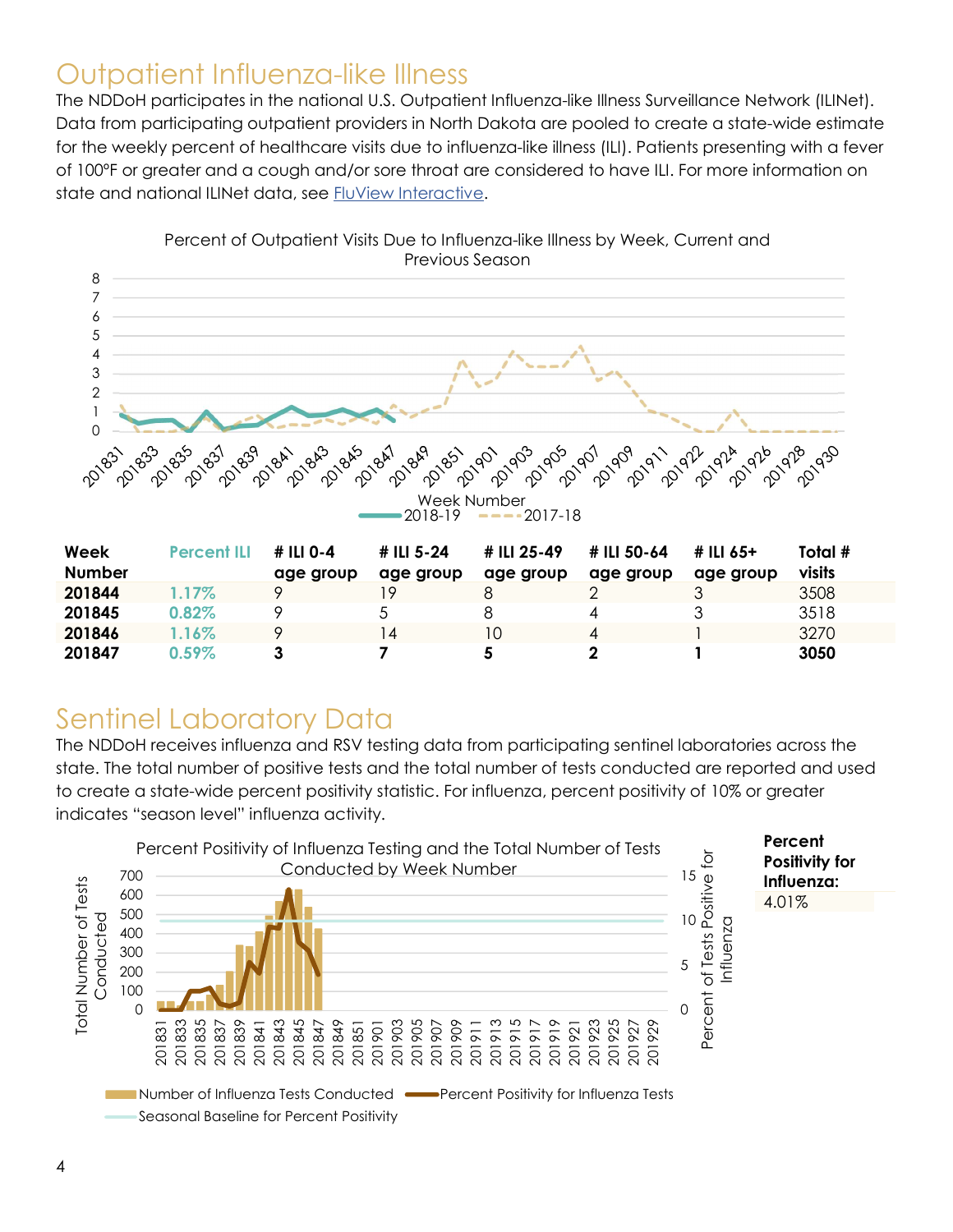

#### School Absenteeism

During the influenza season, increases in school absenteeism data can be used as an early indicator for influenza circulation. The NDDoH received absenteeism data from a majority of schools in the state. Data here include absences for all reasons.



### Multi-season Comparison